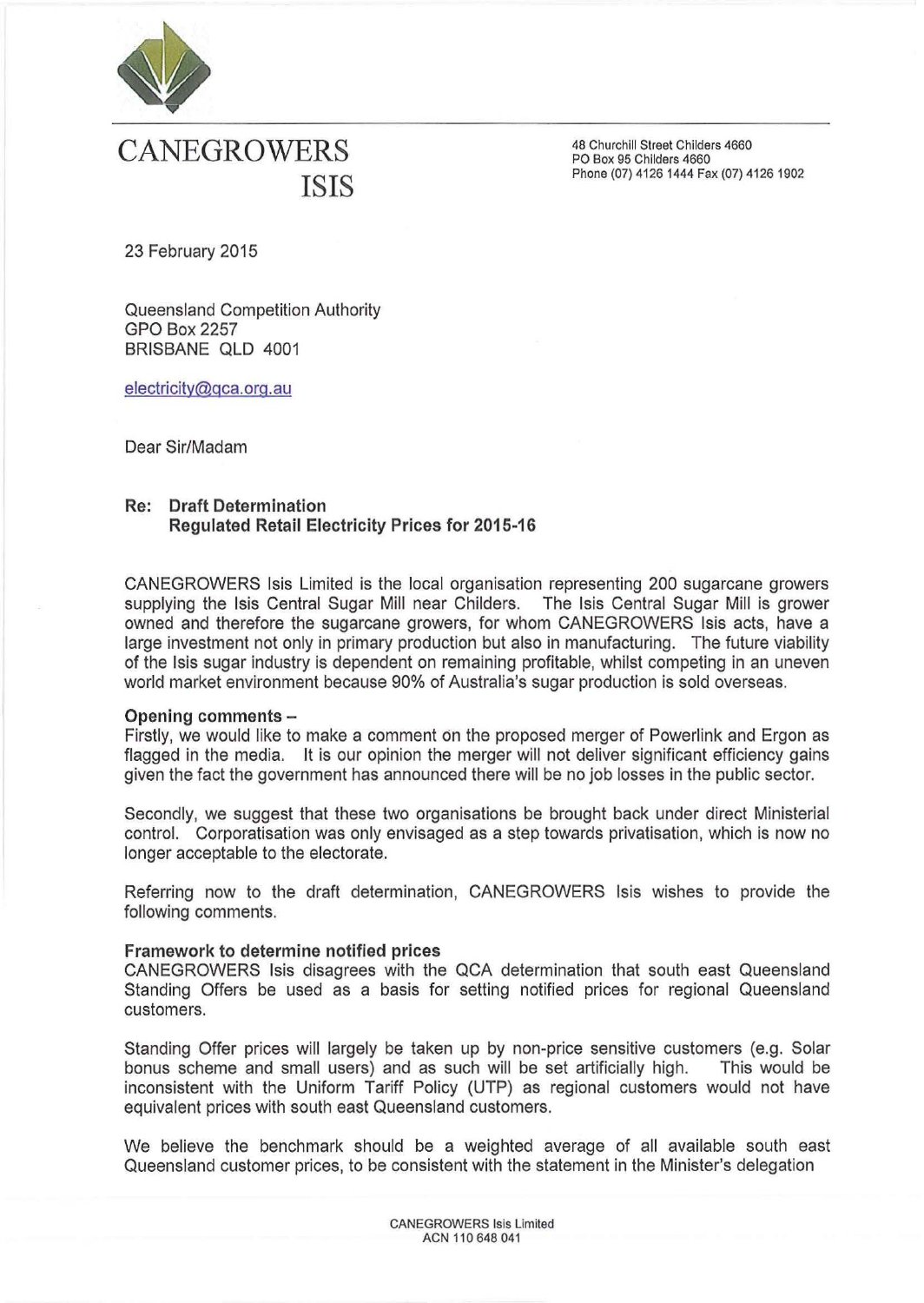(Appendix B) that "the government's preference that the prices regional customers will pay are consistent with prices paid in south east Queensland."

QCA's assertion in relation to QCOSS's suggestion that this would lead to prices for regional Queensland being further below cost is not valid or relevant while the UTP is in place.

At this point, I wish to restate CANEGROWERS support for the retention of the UTP for regional Queensland customers.

#### **Network tariffs**

Irrigation customers who have requested relief from electricity charges where drought declaration is in force and who have changed tariffs, need to be able to return to the tariff they were on, including Tariff 22 if they so wish, at the end of the drought declaration. Those customers previously on Tariff 22 should not be forced onto Tariff 22A during the transitional period.

Further, we strongly recommend that Irrigation customers currently using Tariff 22 be entitled to the same transitional timeline to transition from this tariff similar to the rules applying to all other obsolete irrigation tariffs (2020). The two~year timeline to transition, set by QCA, is too short a period for the irrigators to make and implement the necessary on~farm infrastructure decisions and changes.

#### **Tariff 22A (Table 17)**

CANEGROWERS Isis is concerned with the QCA's recommendation for regulated tariffs and prices of Tariff 22A. We propose for QCA's serious consideration a slight variation in the charges for the shoulder and peak rates as defined in Table 17. A reduction in the shoulder charges compensated by an increase the peak rates (e.g. an increase of 6c/kWh in the peak rate and a reduction of 9c/kWh in the shoulder rate) would be a welcome and necessary change that would accommodate the irrigators' need to commence irrigation during daylight hours.

## **A better system of charging**

CANEGROWERS Isis would like to propose an alternative to the irrigators making a choice of tariff and then changing tariffs throughout the irrigation season depending on climatic conditions. Most irrigators initially chose a tariff that suited the on-farm infrastructure designed to irrigate their farm however, seasonal variability in rain and water available for irrigation can influence an irrigator's decision to change tariffs during the year. Most changes occur in retrospect.

Therefore, we propose that irrespective of the tariff chosen by the irrigator, ERGON should determine the most economical irrigation tariff each quarter and charge each customer appropriately for that quarter's usage.

If ERGON was agreeable, this approach to charging for electricity consumption for irrigation would definitely lead to higher usage, improved production, more profitable and sustainable farmers, more stable regional employment and an improvement in the regional economy.

It is certainly a worthy proposal to be examined for the obsolete tariffs that will be phased out by 2020. Last year's electricity bills resulted in every cane farming enterprise in the Wide Bay Burnett region suffering a financial loss for the year. If ERGON was agreeable to our proposal it would help restore irrigator confidence that despite their irrigation pattern they would always be charged the most economical rate.

CANEGROWERS Isis supports the continuation in choice of tariffs for irrigation but an irrigators' viability should not depend on the choice of tariff in advance of the event. No one season is the same and irrigation demand can vary up or down by 100 per cent. However, the appropriateness of tariff choice is not known until the end of the irrigation season.